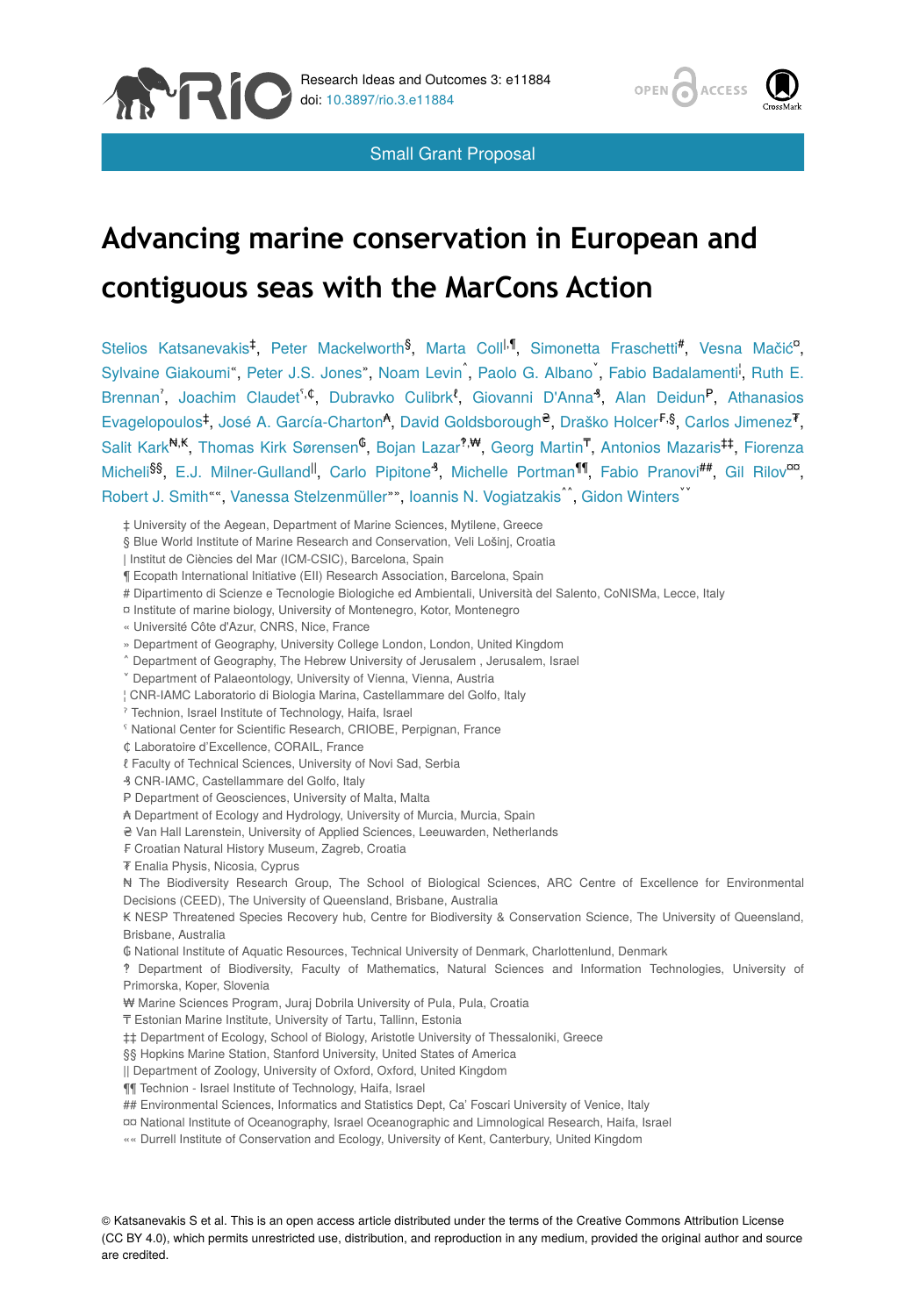»» Thünen-Institute of Sea Fisheries, Hamburg, Germany

^^ School of Pure and Applied Sciences, Open University of Cyprus, Nicosia, Cyprus

**\*\*** The Dead Sea-Arava Science Center, Neve Zohar, Israel

Corresponding author: Stelios Katsanevakis ([stelios@katsanevakis.com\)](mailto:stelios@katsanevakis.com)

Reviewable v1

Received: 20 Jan 2017 | Published: 25 Jan 2017

Citation: Katsanevakis S, Mackelworth P, Coll M, Fraschetti S, Mačić V, Giakoumi S, Jones P, Levin N, Albano PG, Badalamenti F, Brennan R, Claudet J, Culibrk D, D'Anna G, Deidun A, Evagelopoulos A, García-Charton J, Goldsborough D, Holcer D, Jimenez C, Kark S, Sørensen T, Lazar B, Martin G, Mazaris A, Micheli F, Milner-Gulland E, Pipitone C, Portman M, Pranovi F, Rilov G, Smith R, Stelzenmüller V, Vogiatzakis IN, Winters G (2017) Advancing marine conservation in European and contiguous seas with the MarCons Action. Research Ideas and Outcomes 3: e11884.<https://doi.org/10.3897/rio.3.e11884>

#### **Abstract**

Cumulative human impacts have led to the degradation of marine ecosystems and the decline of biodiversity in the European and contiguous seas. Effective conservation measures are urgently needed to reverse these trends. Conservation must entail societal choices, underpinned by human values and worldviews that differ between the countries bordering these seas. Social, economic and political heterogeneity adds to the challenge of balancing conservation with sustainable use of the seas. Comprehensive macro-regional coordination is needed to ensure effective conservation of marine ecosystems and biodiversity of this region. Under the European Union Horizon 2020 framework programme, the MarCons COST action aims to promote collaborative research to support marine management, conservation planning and policy development. This will be achieved by developing novel methods and tools to close knowledge gaps and advance marine conservation science. This action will provide support for the development of macroregional and national policies through six key actions: to develop tools to analyse cumulative human impacts; to identify critical scientific and technical gaps in conservation efforts; to improve the resilience of the marine environment to global change and biological invasions; to develop frameworks for integrated conservation planning across terrestrial, freshwater, and marine environments; to coordinate marine conservation policy across national boundaries; and to identify effective governance approaches for marine protected area management. Achieving the objectives of these actions will facilitate the integration of marine conservation policy into macro-regional maritime spatial planning agendas for the European and contiguous seas, thereby offsetting the loss of biodiversity and ecosystem services in this region.

### **Keywords**

Integrated conservation planning; marine biodiversity; cumulative impacts; biological invasions; marine governance; maritime spatial planning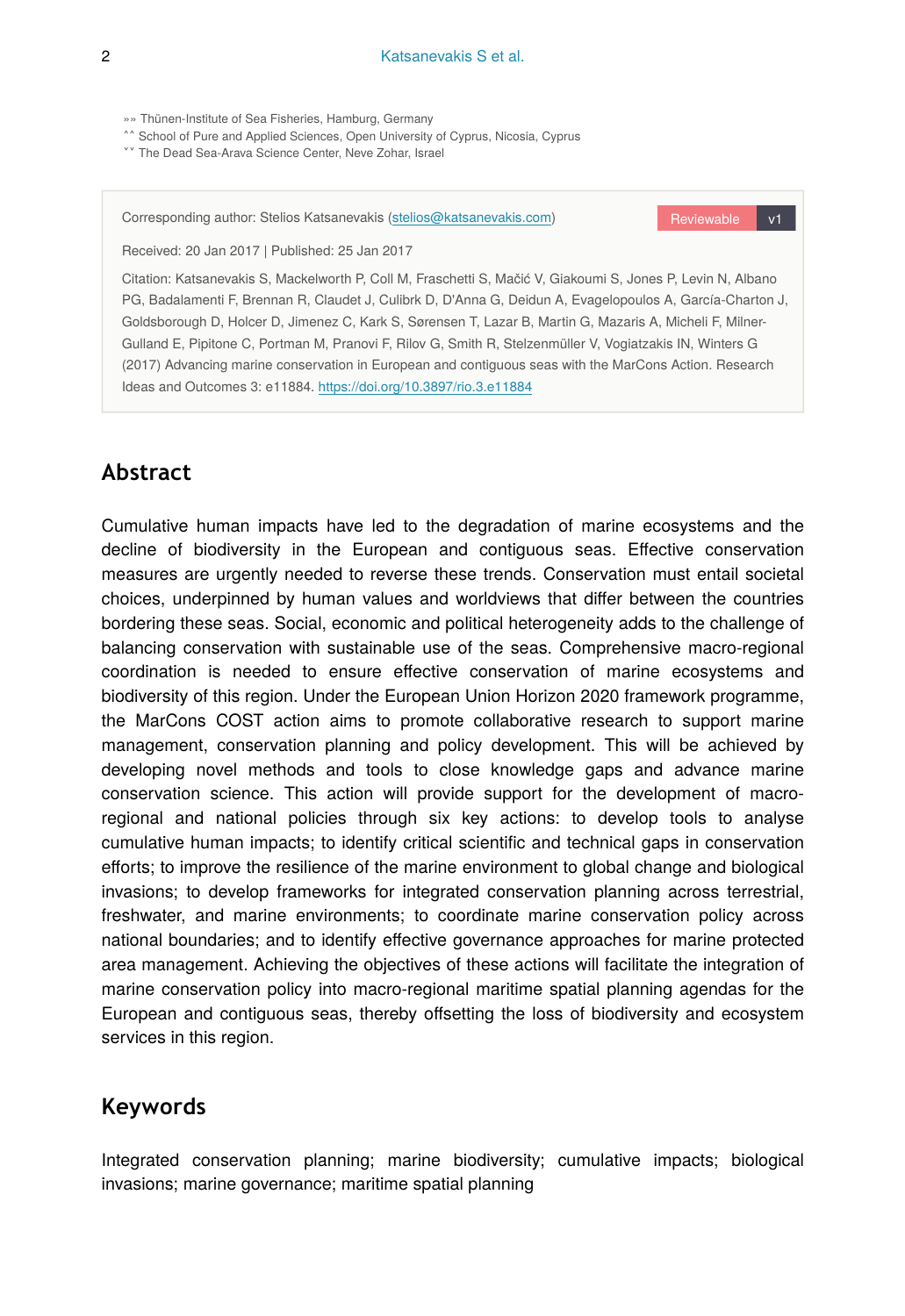#### **1. Introduction**

The overall goal of the Convention on Biological Diversity is to halt the loss of biodiversity and ecosystem services by 2020. To attain this goal, the international community agreed in 2010 on 20 biodiversity-related goals, the 'Aichi Targets'. However, mid-term assessments of the progress towards these global targets suggest that, despite the acceleration of policies and management responses to the biodiversity crisis, these efforts are unlikely to improve negative trends in the state of biodiversity or protection coverage targets by 2020 (Tittensor et al. 2014, Butchart et al. 2015). The European and contiguous seas, consisting of the Mediterranean Sea, the Black Sea, the Baltic Sea and the North-Eastern Atlantic Ocean (Fig. 1), are threatened by pressures deriving from multiple human activities in a highly populated and complex socio-economic and political region. It is also widely acknowledged that the negative impacts of anthropogenic drivers on biodiversity and ecosystem services are further amplified by their interaction with the impacts of global environmental change (Coll et al. 2012, Korpinen et al. 2012).



#### Figure 1.

European and contiguous seas. The distribution of population in European and adjacent coastal areas is shown as well as the existing Marine Protected Areas (including the Natura-2000 sites; based on the September 2015 version of the World Database on Protected Areas) and the terrestrial and marine borders (not all shown EEZs have been ratified – in the case of non-agreed marine borders the median line is shown in the map).

This paper introduces a new European Cooperation in Science and Technology (COST) Action, 'Advancing marine conservation in the European and contiguous seas' [\(MarCons\)](http://www.marcons-cost.eu/). Funded through the European Union (EU) 'Horizon 2020' framework programme for research and innovation, this action brings together researchers, policy-makers and other stakeholders to address the threats to marine biodiversity in the European and contiguous seas.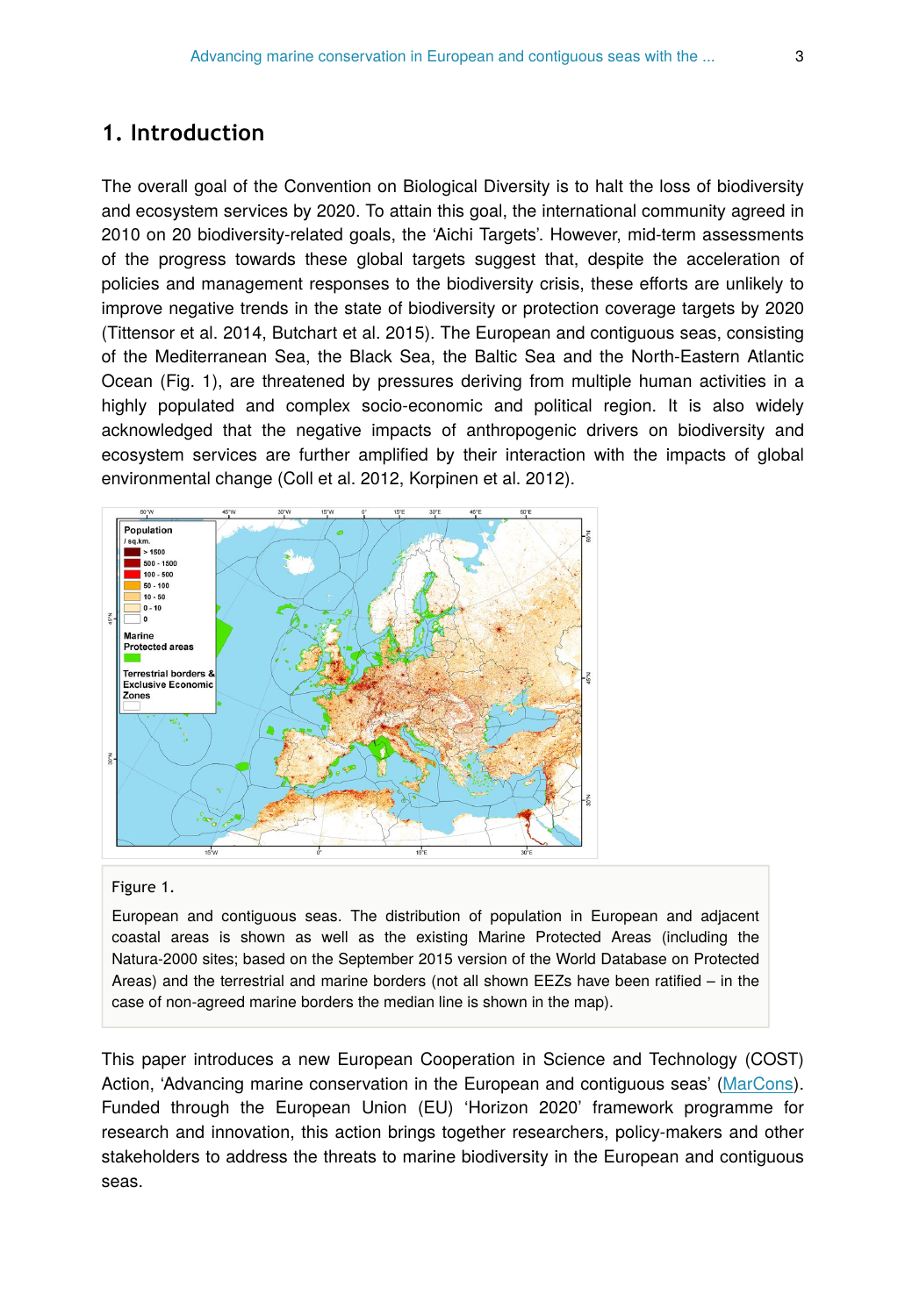This paper briefly summarizes the main regulatory framework for marine conservation in this region, outlines the need for maritime (or marine) spatial planning (MSP) and identifies the role of marine protected areas (MPAs). In addition, the key scientific requirements for successful marine conservation in the European and contiguous seas are outlined and the innovations and expected contributions of the action are highlighted. Finally, the issues facing this region and the importance of strong stakeholder networking to help meet international commitments to the conservation of marine ecosystems are summarized.

# **2. The regulatory framework underlying marine conservation in the European and contiguous seas**

Efforts to coordinate and advance marine conservation in the European and contiguous seas are conducted under four United Nations Environment Programme (UNEP) regional seas conventions covering the North-Eastern Atlantic (OSPAR), the Baltic Sea (HELCOM) the Mediterranean Sea (Barcelona Convention) and the Black Sea (Bucharest Convention) (Kirkman and Mackelworth 2016). While all of these instruments vary in structure, they all consist of protocols to protect the marine environment from pollution and include the potential for the establishment of networks of MPAs for biodiversity conservation. Effective implementation of these protocols requires close transboundary and inter-regional cooperation and coordination with other international legal instruments.

These four conventions have historically been important for marine conservation efforts. However, the role of the EU has evolved in recent years and its Directives and Policies have changed the focus of conservation in the European and contiguous seas, particularly for EU Member States and acceding countries. Among the significant Directives and Policies that apply are, the Habitats Directive (92/43/EEC), the Birds Directive (79/409/ EEC), the Water Framework Directive (2000/60/EC), the Marine Strategy Framework Directive (2008/56/EC), the Framework for Maritime Spatial Planning (2014/89/EU) and the Common Fisheries Policy (Regulation 508/2014).

Over recent years there has been a move towards a more holistic approach to the management of the marine environment endorsing the ecosystem-based management approach. This is exemplified by the Marine Strategy Framework Directive, which requires Member States to achieve 'Good Environmental Status' (GES) within their seas by 2020. This is in direct coordination with the Aichi Targets. While the goal of achieving GES in EU waters by 2020 is assisted by the definition of 11 descriptors produced by the European Commission, it is complicated by the fact that Member States express different interpretations of what GES means in practice. The absence of effective regional and local marine strategies, supported by sound conservation science, coordinated monitoring and meaningful stakeholder engagement, undermines the potential for consistent conservation within EU waters. Bearing in mind that marine resource management is a politically and culturally driven process this is even more challenging in a region of diverse worldviews, socio-economic development and political systems (Mee et al. 2008, Levine et al. 2015).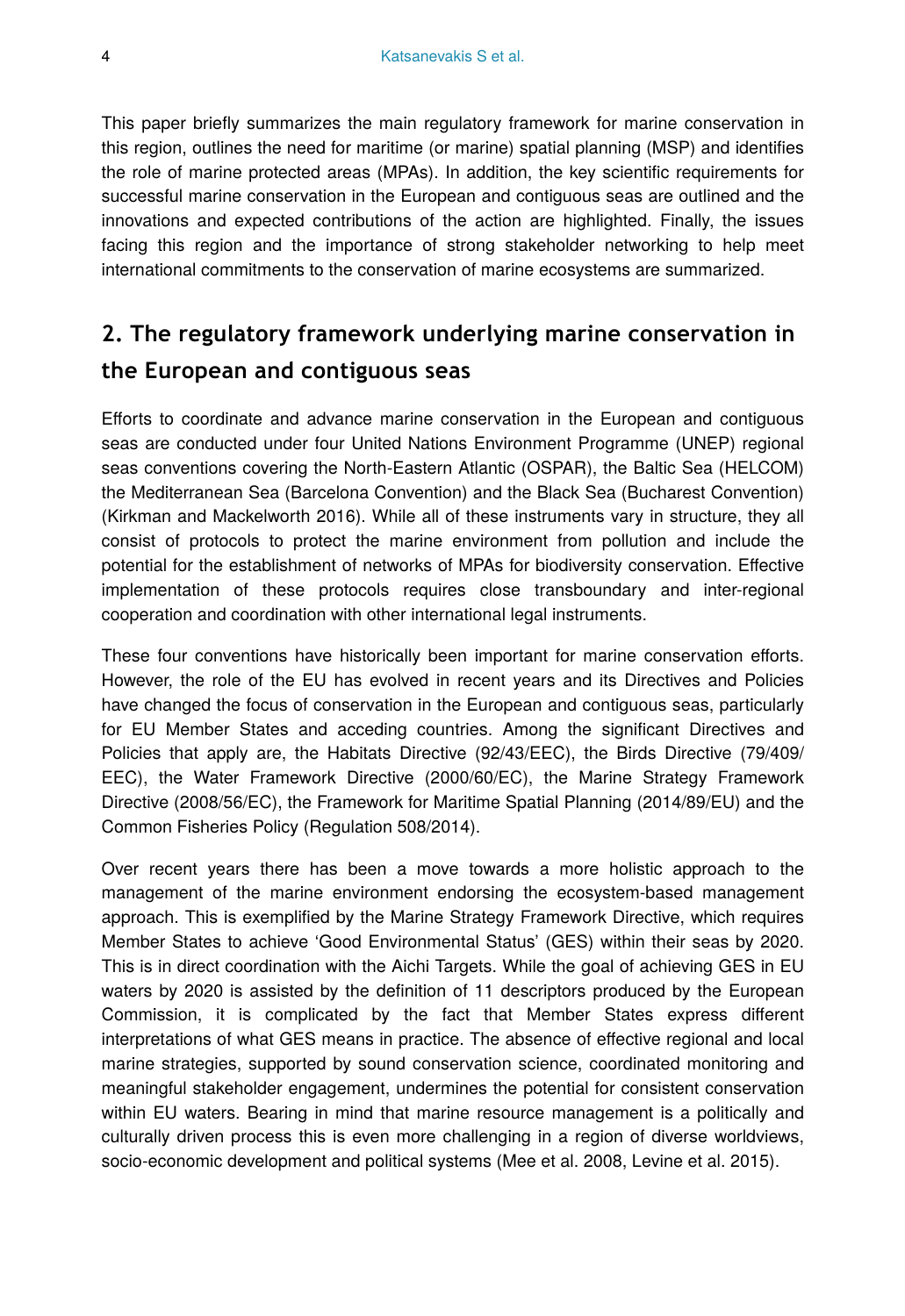# **3. Scientific research needs to address challenges to biodiversity**

The European and contiguous seas are becoming ever more crowded, and marine resources previously considered difficult to exploit are now becoming available through the advancement of new technologies (Kark et al. 2015b, Mackelworth 2016, Portman 2016). The expansion of human activities into deeper and more distant areas has been actively promoted by the European Commission through its 'Blue Growth' strategy, which champions the concept of 'offshore economy'. Given the rate of 'Blue Growth' and development, it is likely that coastal and marine areas will be under further pressure and there will be few, if any, areas in the European and contiguous seas that can still be considered technologically off-limits. Trade-offs between sectors and between marine biodiversity conservation and ecosystem services delivery are becoming both more acute and more widely distributed.

The requirement for the application of some form of order in an otherwise chaotic system is apparent. Maritime (or Marine) Spatial Planning (MSP), which incorporates environmental features and human uses into a coherent and integrated decision-supporting framework, has become a necessity (Katsanevakis et al. 2011, Tidd et al. 2015). In the past decade, the concepts of MSP and ecosystem-based management have been well developed and widely accepted as essential for ensuring the protection of biodiversity and the sustainability of ecosystem service uses (Douvere 2008). The implementation of comprehensive MSP, in which biodiversity conservation is a major stakeholder, requires strategies to coordinate research activities and expertise from multiple geographic locations and disciplines to provide sound science to underpin the policy decision-making process. Despite important advances in MSP, such efforts have rarely been translated into coordinated conservation actions. It is important that while conservation planning is only one aspect of the development of equitable MSP frameworks, the marine ecosystem provides the basis for all development and it is an important factor for long-term sustainability.

Conservation planning and impact-mitigation strategies could greatly benefit from cumulative impact assessments (Coll et al. 2012, Stelzenmüller et al. 2010, Micheli et al. 2013). This has been a challenging task in the absence of a well-defined methodology and a frequent lack of data. Recent efforts have resulted in a number of methodologies and techniques aimed at integrating different human impacts with the purpose of performing an integrated assessment of the status of the sea and of its biodiversity (Borja et al. 2016, Halpern et al. 2015, Korpinen and Andersen 2016). However, cumulative impact assessments have not yet been effectively integrated into conservation planning and conservation action prioritization (Korpinen and Andersen 2016, Giakoumi et al. 2015b).

The impact of climate change is likely increasing (e.g., Marbà et al. 2015) and may change the way human activities impact marine ecosystems, compounding the understanding of how marine ecosystems will evolve and respond to human pressures in the near future. Processes and events that occur over long timescales, and are not easily identifiable, may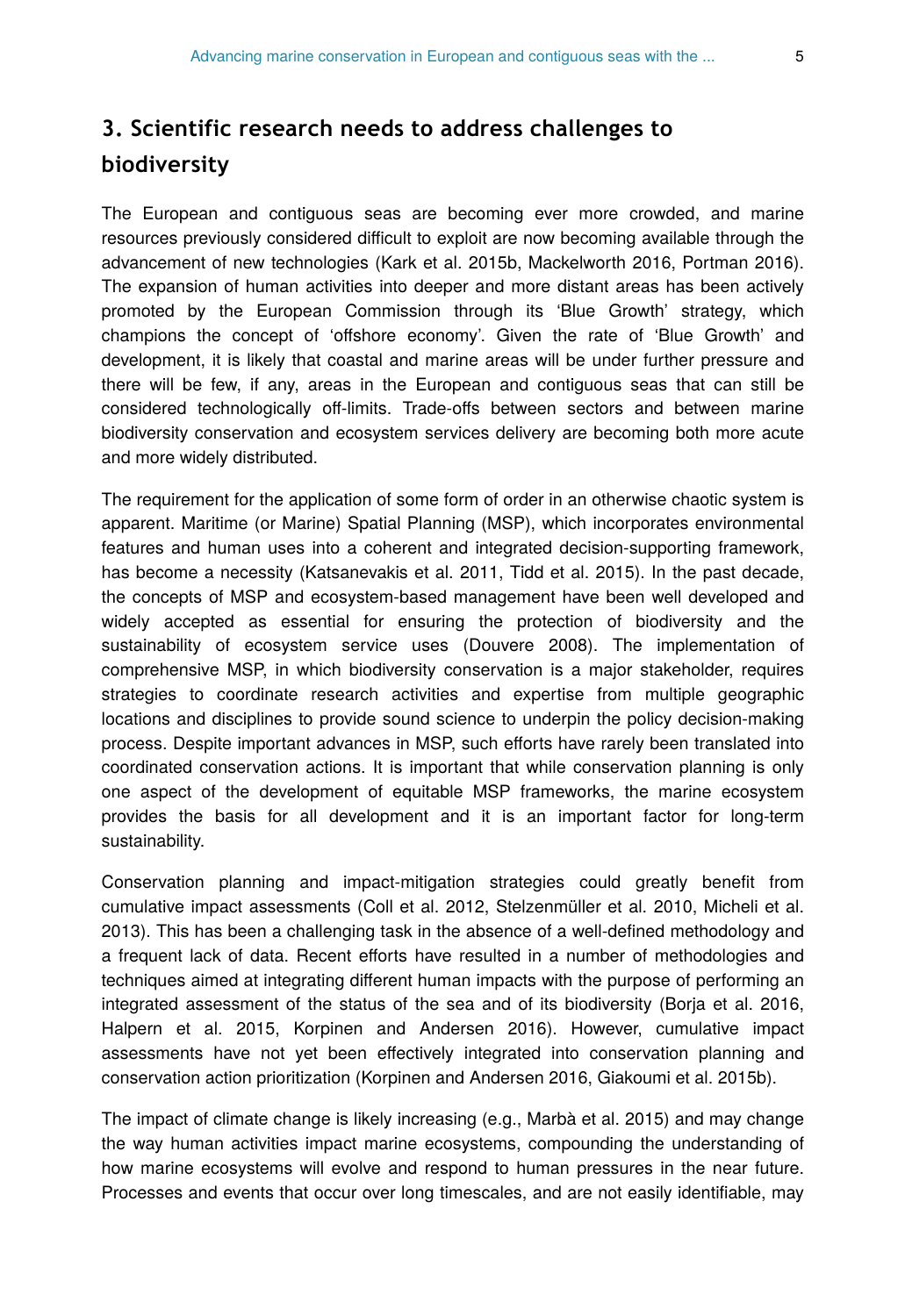significantly constrain management of marine ecosystems. These include current and future impacts of past human activities, so called 'legacy effects', and social or politically problematic activities related to 'committed behaviours' which may affect the environment in the short to medium term (O'Higgins et al. 2014). In addition, climate change, results in geographical shifts in species distribution, temporal changes in biological events, changes in abundance and behaviour, biological invasions, and local extinctions (Jordà et al. 2012, Verges et al. 2014, Katsanevakis et al. 2014a, Blanfuné et al. 2016), which are major challenges for conservationists and policy makers. Given that spatial conservation measures such as MPAs are a static tool proposed as a solution to a dynamic world, a critical question arises whether current networks of MPAs could safeguard the coherence of marine ecosystems and their resilience to these threats.

Rapid globalization and increasing trends of trade, travel, and transport in recent decades have accelerated the rates of marine biological invasions (Hulme 2009), increasing the risk for endangered species and habitats, and hampering conservation efforts (Rilov and Crooks 2009, Katsanevakis et al. 2014b). In some areas, such as the south-eastern Mediterranean, alien species can completely restructure ecological communities, which can lead to drastic changes in resources like fisheries (Edelist et al. 2013). The understanding of biological invasion processes and their impacts on native marine biodiversity and ecosystems, as well as the quantification and mapping of the impacts of invasive alien species, are considered as prerequisites for the prioritization of conservation management actions (Blackburn et al. 2011, Katsanevakis et al. 2016). Biological invasions are being widely disregarded when planning for conservation in the marine environment, although their explicit consideration can significantly alter spatial conservation priorities (Giakoumi et al. 2016). Additional management actions aimed at prevention as well as the mitigation of the impact of invasive species are required at all levels.

A holistic approach to conservation also requires integrated land-sea planning (Stoms et al. 2005). Traditional conservation planning has traditionally overlooked or indirectly considered the strong connections between different environments (Álvarez-Romero et al. 2011, Mateos-Molina et al. 2015). Yet, transitional and freshwater ecosystems are also an integral part of the land-sea connection. Very few studies have incorporated aspects of integrated conservation planning across these environments (e.g. Klein et al. 2012), with none, to our knowledge, having been conducted in the European and contiguous seas to date.

The formulation of solutions for managing marine ecosystems and species should involve collaboration between jurisdictions and across boundaries (Mackelworth 2012). Most international borders were demarked with little consideration for ecosystems, biodiversity or local community integrity, their primary role was to protect the sovereignty of land, sea, natural resources and people; this inherently conflicts with the principle of connectivity. In recent years, however, there has been a rise in the role of the region and the macro-region, with the EU at the forefront of developing transboundary cooperation. The adoption of the EU Strategy for the Baltic Sea Region in 2009 explicitly aimed at reinforcing cooperation at a regional level, including non-member states. The growing role of the marine macroregion, now including the Adriatic-Ionian Strategy, provides an opportunity to integrate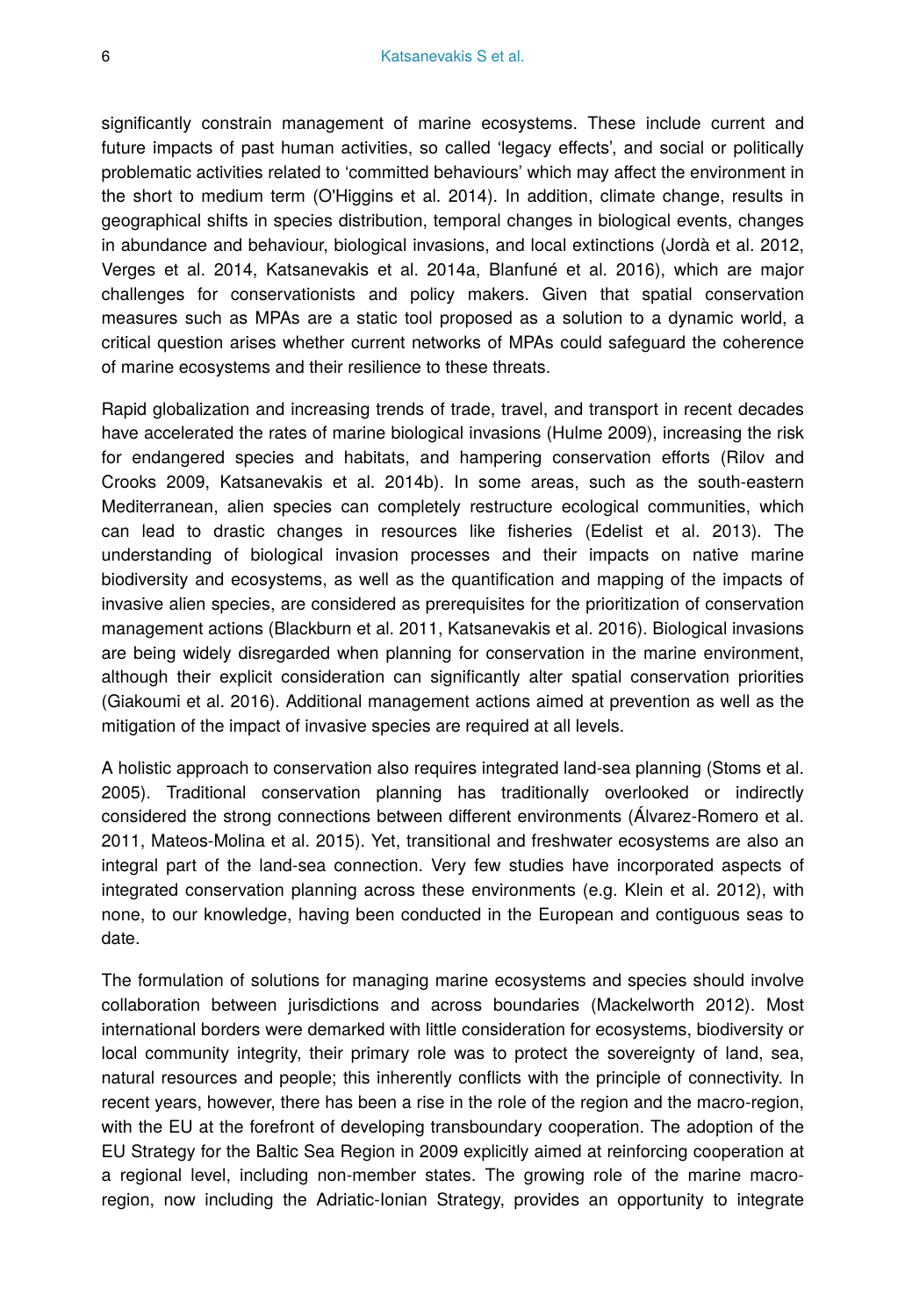marine conservation policy into marine resource development policy. Coordinating marine management at macro-regional level provides the opportunity for adjacent states to resolve issues based on the protection of shared resources.

The spatial manifestation of conservation planning is invariably protected areas. While MPAs are considered a valuable tool to protect biodiversity in European waters, especially the Natura 2000 networks of the Habitats and Birds Directives, recent figures from the European Environment Agency indicate that the majority of them are ineffective in achieving their biodiversity conservation objectives (Jones et al. 2016). Investment in the effective governance of MPAs needs to be supported. Improving the effectiveness of MPAs in these areas, moving from single protected areas to protected areas networks and establishing of open sea and cross-border reserves, is likely to become a policy priority.

## **4. MarCons COST action - an initiative to meet the challenges of conservation of European and contiguous seas**

The MarCons COST action will consolidate a network of scientists involved in marine conservation and in the promotion of the sustainable use of marine ecosystem services. MarCons expands on previous related efforts (Giakoumi et al. 2012), whilst seeking to forge new opportunities for cooperation. It aims to promote collaboration that will reduce redundancy by enhancing communication and exchange of knowledge and experience, and by assembling, integrating, and advancing the most promising tools and methods into a comprehensive and efficient research framework.

MarCons will provide support to decision makers for the development of appropriate European policies for the improvement of marine conservation in the European and contiguous seas. The connective nature of the marine environment requires that European seas are considered together with their contiguous water bodies. Hence, the network established by the MarCons consortium stretches beyond the European territories. This will provide real opportunities for deriving new experience for knowledge sharing and capacity building with the involvement of countries from North Africa, the Middle East as well as North America, and Australia.

The main aim of MarCons is to bridge the gap between science, management and policy, and substantially contribute to the challenge of halting biodiversity loss in the European and contiguous seas by 2020. Hence, MarCons comes at a critical time to inform marine managers and policy makers of Europe and neighbouring countries on the development of marine strategies and marine spatial plans that will effectively contribute to the 2020 objectives.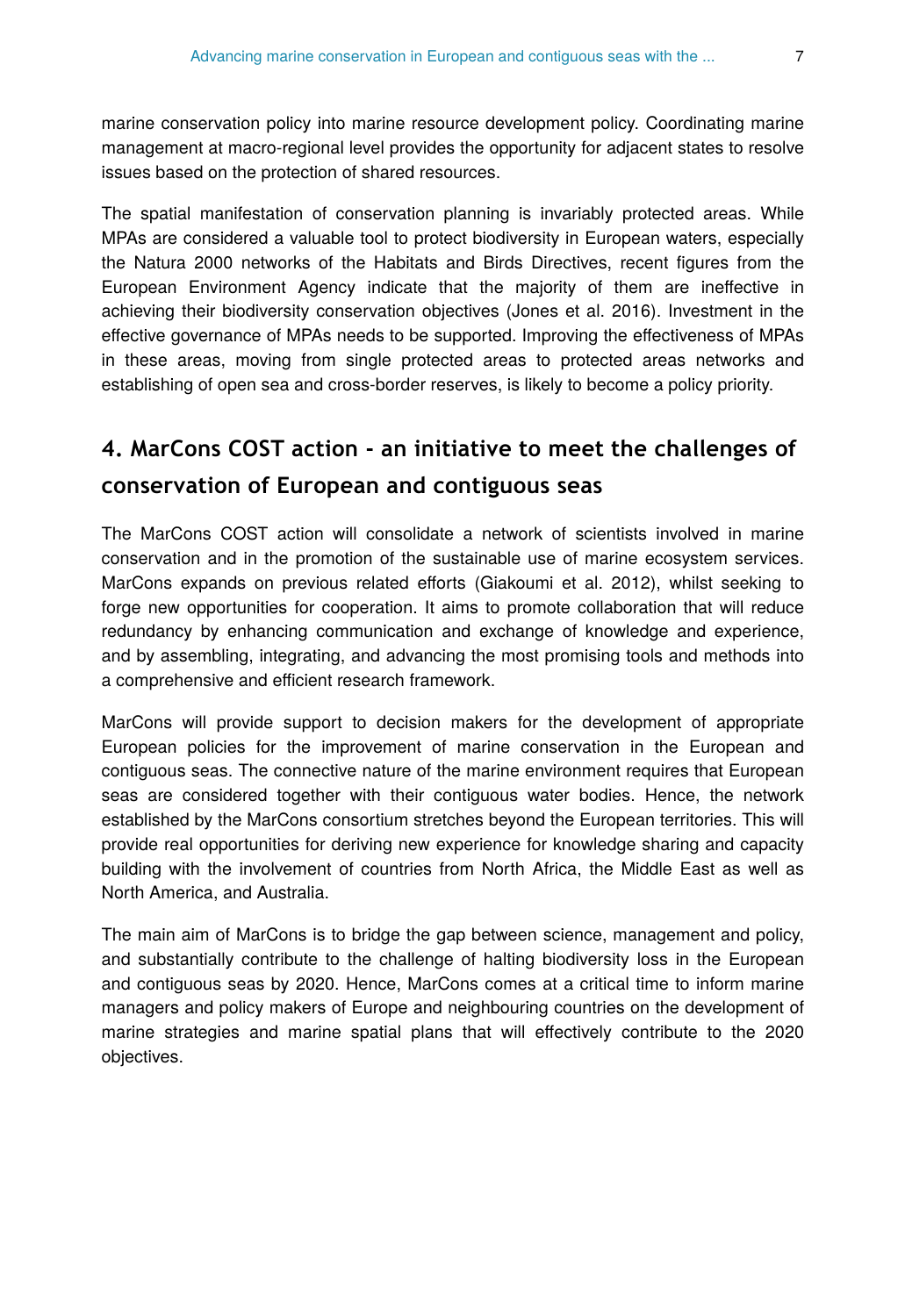# **5. Progress beyond the state-of-the-art and innovation potential of MarCons**

#### **5.1 Methodological approach of MarCons**

MarCons will revolve around six main themes (Fig. 2) that cover major gaps in European marine conservation. While each of the themes has a specific focus, they will be conducted in parallel, with coordination and collaboration. As such, the initiative facilitates a type of integration often lacking in ecosystem-based management and MSP (Portman 2011). The thematic working groups will capitalize upon existing knowledge, adapt and evolve conservation planning tools implemented in other regions of the world, and develop new methodological and computational tools, databases and background information to support the decisionmaking process for marine policies in the region. Adopting a multidimensional and flexible methodological context, MarCons will employ an approach, which is:



#### Figure 2.

Schematic representation of the six main themes of MarCons.

- 1. trans-disciplinary, combining knowledge from the fields of conservation biology, biogeography, fisheries science, invasions biology, marine ecology, historical ecology, conservation paleo-biology, computational science and modelling, integrated and political geography, spatial planning, environmental sociology, economics, international relations, social-ecological systems and natural resource governance;
- 2. trans-boundary, spanning three continents (Europe, Asia, Africa), many countries and various jurisdictions; and,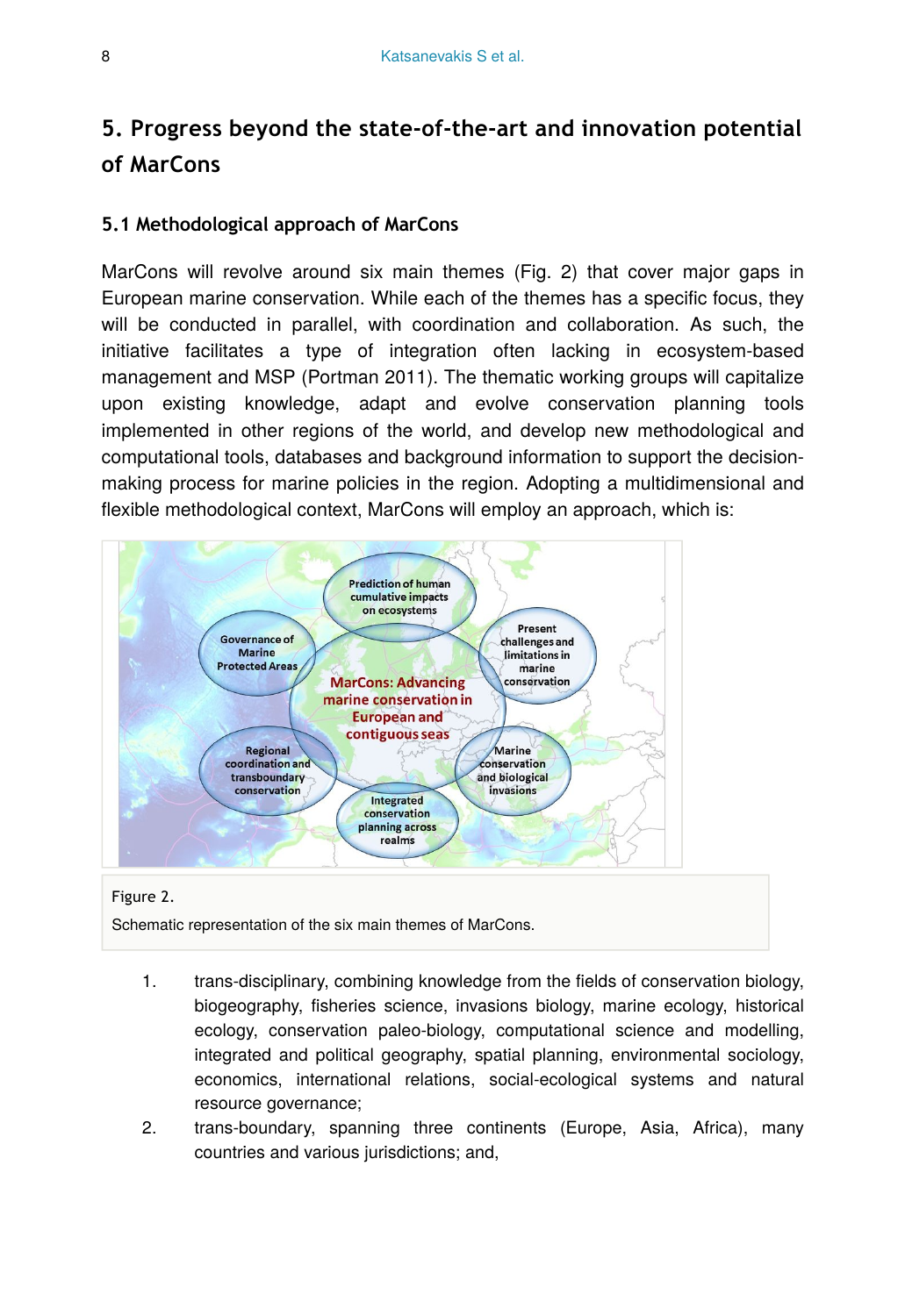3. trans-realm, considering in the conservation planning also terrestrial and freshwater environments, in order to ensure a holistic and inclusive approach to address the challenge.

#### **5.2 MarCons themes and expected outcomes**

#### *5.2.1 Theme 1: From description to prediction of cumulative human impacts on marine ecosystems and informed conservation planning*

MarCons will explore the framework and development of cumulative human impact assessments, considering how to factor in their spatial and temporal heterogeneity. It will then integrate this knowledge into conservation planning and action prioritization. In an integrated and dynamic way MarCons will advance the understanding of cumulative impacts of human stressors, considering their additive, synergistic and antagonistic effects and their influence on marine species, communities and ecosystems. It will also progress towards a greater integration of the historical perspective in the delineation of the current status of ecosystems and conservation strategies.

In this context, MarCons aims to apply and further develop new methods to analyse the cumulative impacts on marine biodiversity and ecosystems (e.g., fisheries, pollution, habitat modification, biological invasions), including those related to climate change. New methods will be applied (e.g., the new Ecospace Habitat Capacity model; Christensen et al. 2014) and further developed (e.g., a link between Marxan and Ecospace; Christensen et al. 2009, Metcalfe et al. 2015). Methodological advances are expected to further tackle the lack of understanding and description of non-linear responses of ecosystem components to cumulative impacts and the quantification of non-additive cumulative impacts.

#### *5.2.2 Theme 2: Present challenges and limitations in marine conservation*

In recent years, major advances in conservation biology have been made through a range of dedicated international research projects and initiatives. There is a need to translate these advances into coordinated conservation actions, including tools, which can deal with irreconcilable ideologies. This requires both natural and social scientists to develop an awareness of the underlying assumptions shaping their epistemologies and ontologies (Gunderson and Holling 2002). MarCons will capitalize on the experience of previous efforts in order to address the more relevant gaps in conservation science.

*S*pecifically, mapping conservation needs and suggesting critical actions will be addressed through: (1) the analysis of the present conservation state and trends in European seas using the outcomes of existing projects, focusing on ecological coherence, habitat representativeness, effective management and data availability; (2) the fine scale spatial analyses of the distribution and intensity of threats affecting MPAs in European waters, to identify potential ecological and socio-economic mechanisms that can enhance the resilience of natural systems to multiple stressors; (3) analysis of synergies and conflicts between conservation and other human uses in selected case studies.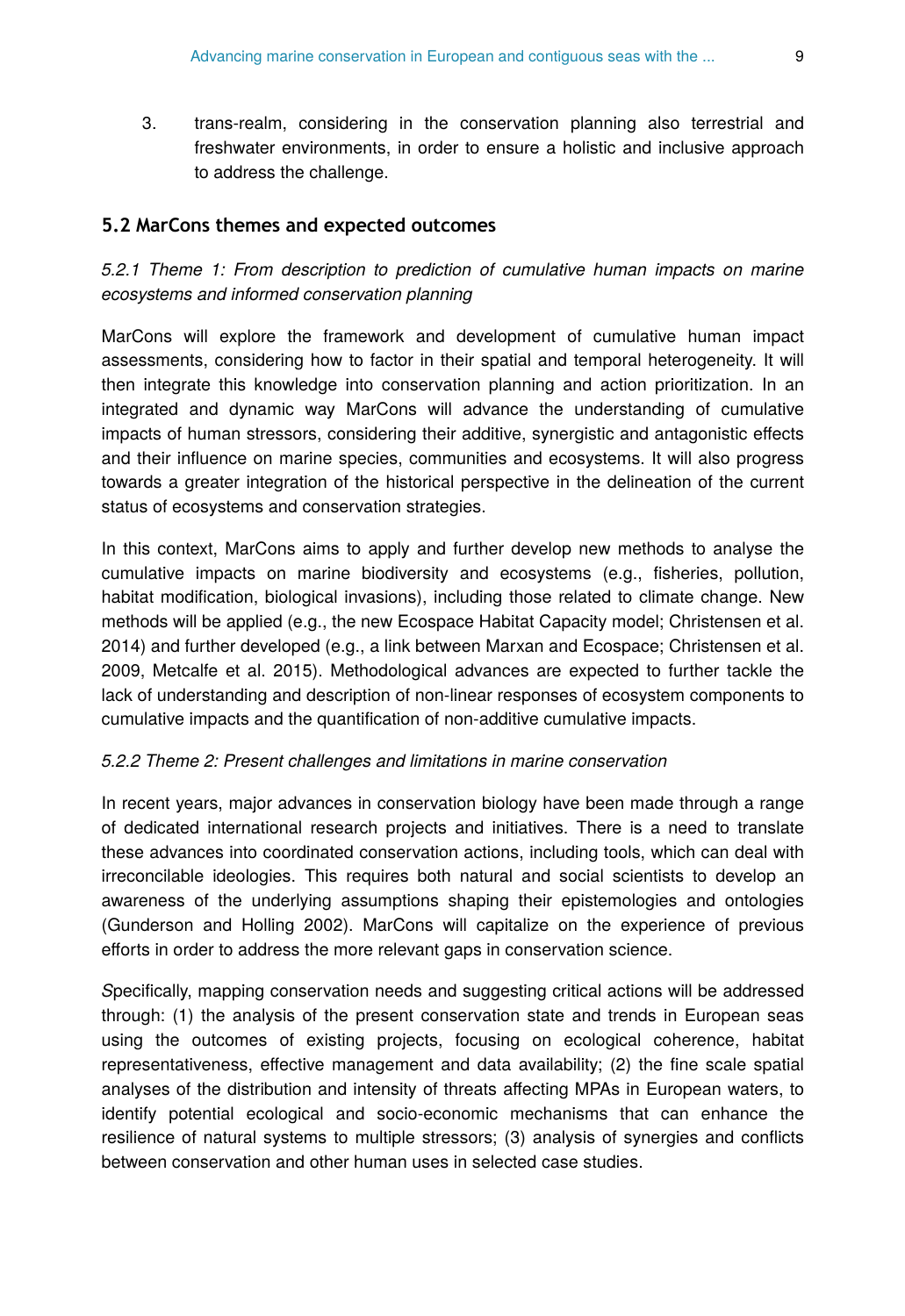#### *5.2.3 Theme 3: Marine conservation and biological invasions*

Another important issue that has been largely overlooked by the scientific community is how to account for biological invasions in marine conservation planning (Giakoumi et al. 2016). This globally important threat to biodiversity, often facilitated by climate change, needs to be mitigated through specific conservation actions. Whereas such actions are often well defined for terrestrial ecosystems, conditions differ in the marine environment and the feasibility of many terrestrially developed actions is limited. The development of methodological approaches and tools for conservation planning and the definition of specific conservation plans and actions that will explicitly account for marine biological invasions will be the focus of this theme.

MarCons will investigate if approaches applied to terrestrial and freshwater ecosystems can be adapted to the marine environment and will develop a methodological framework to effectively account for biological invasions in conservation planning. Furthermore, specific management actions will be proposed to mitigate the impacts of the most invasive marine alien species in European and contiguous seas.

#### *5.2.4 Theme 4: Integrated conservation planning across terrestrial, freshwater and marine environments*

Although MarCons focuses on the marine environment, the connection between terrestrial, freshwater and marine ecosystems, and threats spanning across these realms cannot be disregarded. There has been a number of scientific publications pointing out the necessity of identifying and quantifying links between realms when planning for conservation and managing ecosystems (e.g. Álvarez-Romero et al. 2011, Beger et al. 2010, Reuter et al. 2016). Until recently, these connections were totally disregarded and spatial plans (including conservation plans) focussed on one particular realm ignoring the others. The need for integrated conservation planning is even more pronounced for threatened species that use more than one realm during their life-cycle, such as anadromous fishes and sea birds.

MarCons will promote integrated conservation planning by (1) investigating inter-relations among land-river-sea ecosystems, including the natural flows between systems, and crossrealm threats; (2) the development of methods for integrated cross-realm spatial plans, using case studies of coastal zones; (3) the development of methods for integrated crossrealm prioritization of conservation actions to maximize benefits for biodiversity across ecosystems in a cost-effective way (see Giakoumi et al. 2015a).

#### *5.2.5 Theme 5: Regional coordination and transboundary conservation*

The inherent connective nature of marine ecosystems means that transboundary collaboration is critical for successful conservation planning (Levin et al. 2013, Kark et al. 2015a). Analysis of the conditions for successful marine transboundary conservation suggests that multiple factors including, international rules, international norms and discourse, market forces and direct access to policy may affect effectiveness (Mackelworth 2016). MarCons will review the current maritime laws, treaties, policies, formal and informal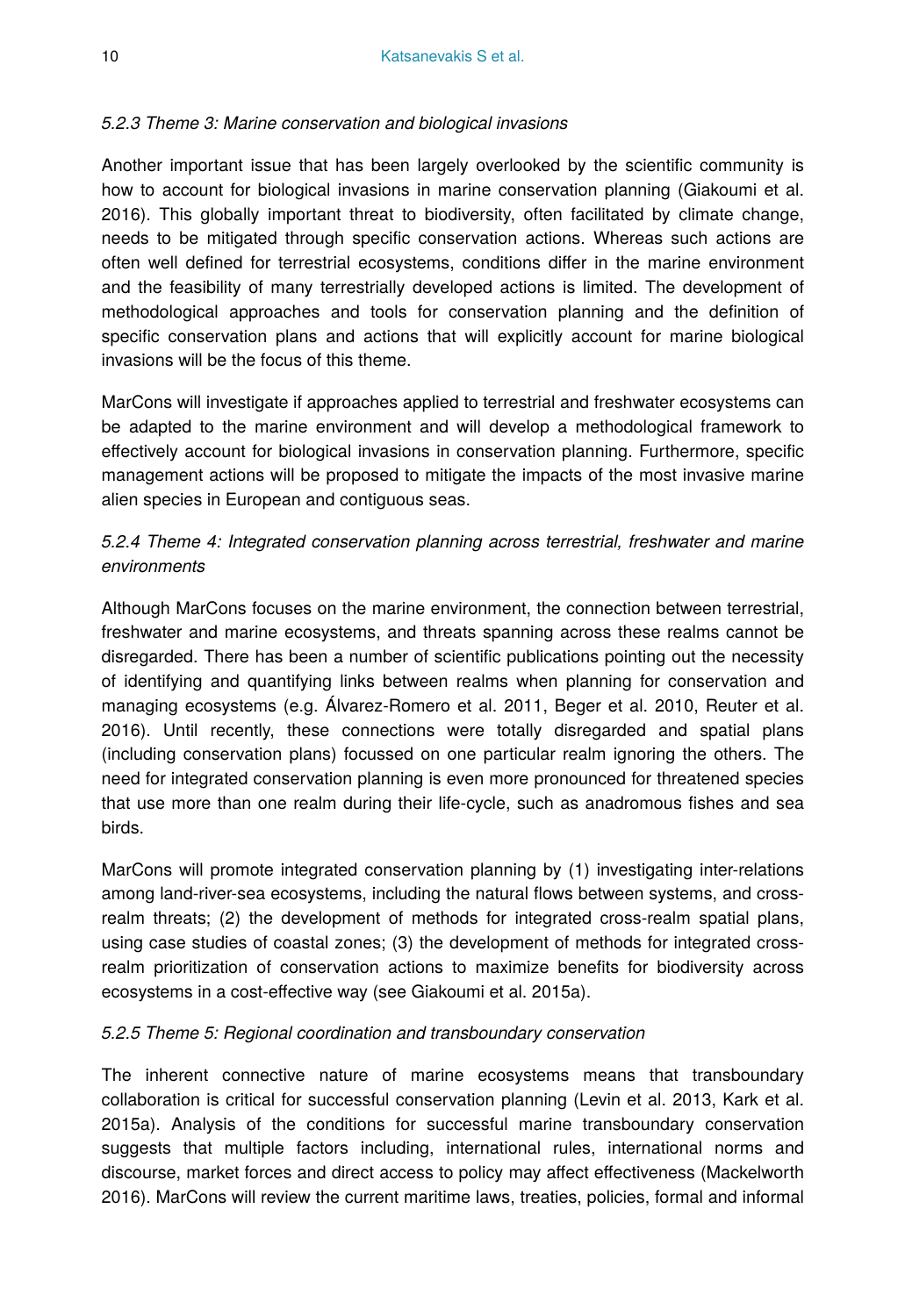agreements applicable to the region. Research will identify ongoing maritime border disputes and identify areas of mutual interest and potential cooperation. Development of a conflict resolution framework will seek to analyse the deeper underlying causes of conflict. Finally, the role of the EU as a catalyst and facilitating organisation, in particular regard to legislation and policy diffusion into third states, will be examined. This working group will involve expertise from multiple disciplines including planning, law and policy making and will seek to provide this expertise to other working groups as required.

#### *5.2.6 Theme 6: Governance of marine protected areas*

Globally, MPAs are regarded as the cornerstone of marine conservation strategies (Edgar et al. 2014, Gell and Roberts 2003). Many examples of the failure of MPAs in achieving their stated objectives have been ascribed to inappropriate governance (Cinner et al. 2009, Jones 2014). Through a range of case studies, spanning several different countries and maritime regions, different governance approaches will be analysed with respect to their effectiveness in achieving MPA conservation objectives, employing the MPA Governance (MPAG, www.mpag.info) analysis framework (Jones et al. 2016, Jones et al. 2013). Combinations of governance incentives will be analysed with the aim of identifying combinations that may promote more effective MPAs in particular contexts.

### **6. Concluding remarks**

Marine conservation in Europe is challenged by knowledge gaps, methodological limitations and heterogeneity in the geographical extent of available data and collaborations. The increasing pressures on marine biodiversity and the drivers behind these pressures cannot be effectively managed with the current *ad hoc* reactive approach. In the dynamic context of marine ecosystems and their communities, the effectiveness of any future conservation initiative depends on an understanding of ecosystem functionality and resilience across various temporal and spatial scales within coupled social-ecological systems. Scientific advances will only support the necessary conservation action if they are made in tandem with policy needs.

In addition, clearly articulating the social aspects of biodiversity conservation by making explicit the human value systems and worldviews underpinning management strategies and conservation targets would contribute towards transparent and collaborative decisionmaking (Mee et al. 2008). It would also help scientists and policy-makers to understand the origins of stakeholder resistance to conservation measures. Making marine conservation truly interdisciplinary, through engagement with economists, anthropologists and other social scientists is critically needed, but challenging to achieve (Pooley et al. 2014).

Given the short time available there is a need for a holistic approach that will capitalize on previous work, combine ongoing studies, catalyse new understanding and therefore impact marine policy development. MarCons aims to bridge the gap between conservation science and policy makers, thereby substantially contributing to the challenge of halting biodiversity loss in the European and contiguous seas by 2020.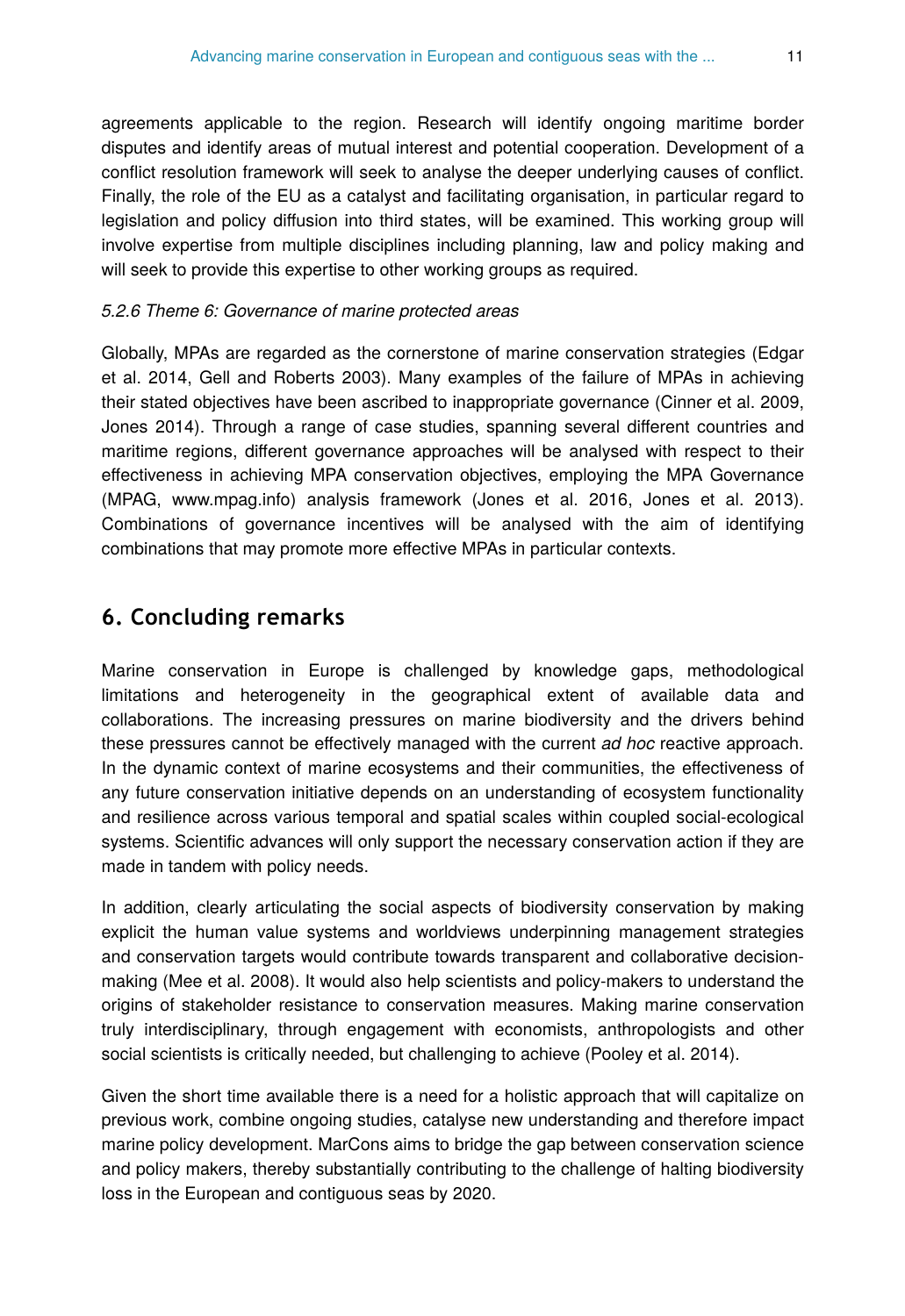### **Acknowledgements**

This article is based upon work from COST (European Cooperation in Science and Technology) Action 15121 'Advancing marine conservation in the European and contiguous seas ([MarCons](http://www.marcons-cost.eu/)) - supported by the Horizon 2020 framework programme for research and innovation.

### **Grant title**

COST Action 15121 'Advancing marine conservation in the European and contiguous seas' (MarCons) - [http://www.cost.eu/COST\\_Actions/ca/CA15121](http://www.cost.eu/COST_Actions/ca/CA15121)

#### **[References](http://riojournal.com/%3Ch1%20id=)**

- [Álvarez-Romero J, Pressey R, Ban N, Vance-Borland K, Willer C, Klein CJ, Gaines S](http://riojournal.com/%3Ch1%20id=) [\(2011\) Integrated Land-Sea Conservation Planning: The Missing Links. Annual Review](http://riojournal.com/%3Ch1%20id=) [of Ecology, Evolution, and Systematics 42 \(1\): 381](http://riojournal.com/%3Ch1%20id=)-409. [https://doi.org/10.1146/](https://doi.org/10.1146/annurev-ecolsys-102209-144702) [annurev-ecolsys-102209-144702](https://doi.org/10.1146/annurev-ecolsys-102209-144702)
- Beger M, Grantham H, Pressey R, Wilson K, Peterson E, Dorfman D, Mumby P, Lourival R, Brumbaugh D, Possingham H (2010) Conservation planning for connectivity across marine, freshwater, and terrestrial realms. Biological Conservation 143 (3): 565‑575. <https://doi.org/10.1016/j.biocon.2009.11.006>
- Blackburn T, Pyšek P, Bacher S, Carlton J, Duncan R, Jarošík V, Wilson JU, Richardson D (2011) A proposed unified framework for biological invasions. Trends in Ecology & Evolution 26 (7): 333‑339.<https://doi.org/10.1016/j.tree.2011.03.023>
- Blanfuné A, Boudouresque CF, Verlaque M, Thibaut T (2016) The fate of Cystoseira crinita, a forest-forming Fucale (Phaeophyceae, Stramenopiles), in France (North Western Mediterranean Sea). Estuarine, Coastal and Shelf Science 181: 196‑208. <https://doi.org/10.1016/j.ecss.2016.08.049>
- Borja A, Elliott M, Andersen J, Berg T, Carstensen J, Halpern B, Heiskanen A, Korpinen S, Stewart Lowndes J, Martin G, Rodriguez-Ezpeleta N (2016) Overview of Integrative Assessment of Marine Systems: The Ecosystem Approach in Practice. Frontiers in Marine Science 3: 20. <https://doi.org/10.3389/fmars.2016.00020>
- Butchart SM, Clarke M, Smith R, Sykes R, Scharlemann JW, Harfoot M, Buchanan G, Angulo A, Balmford A, Bertzky B, Brooks T, Carpenter K, Comeros-Raynal M, Cornell J, Ficetola GF, Fishpool LC, Fuller R, Geldmann J, Harwell H, Hilton-Taylor C, Hoffmann M, Joolia A, Joppa L, Kingston N, May I, Milam A, Polidoro B, Ralph G, Richman N, Rondinini C, Segan D, Skolnik B, Spalding M, Stuart S, Symes A, Taylor J, Visconti P, Watson JM, Wood L, Burgess N (2015) Shortfalls and Solutions for Meeting National and Global Conservation Area Targets. Conservation Letters 8 (5): 329-337. [https://](https://doi.org/10.1111/conl.12158) [doi.org/10.1111/conl.12158](https://doi.org/10.1111/conl.12158)
- Christensen V, Ferdaña Z, Steenbeek J (2009) Spatial optimization of protected area placement incorporating ecological, social and economical criteria. Ecological Modelling 220 (19): 2583‑2593. <https://doi.org/10.1016/j.ecolmodel.2009.06.029>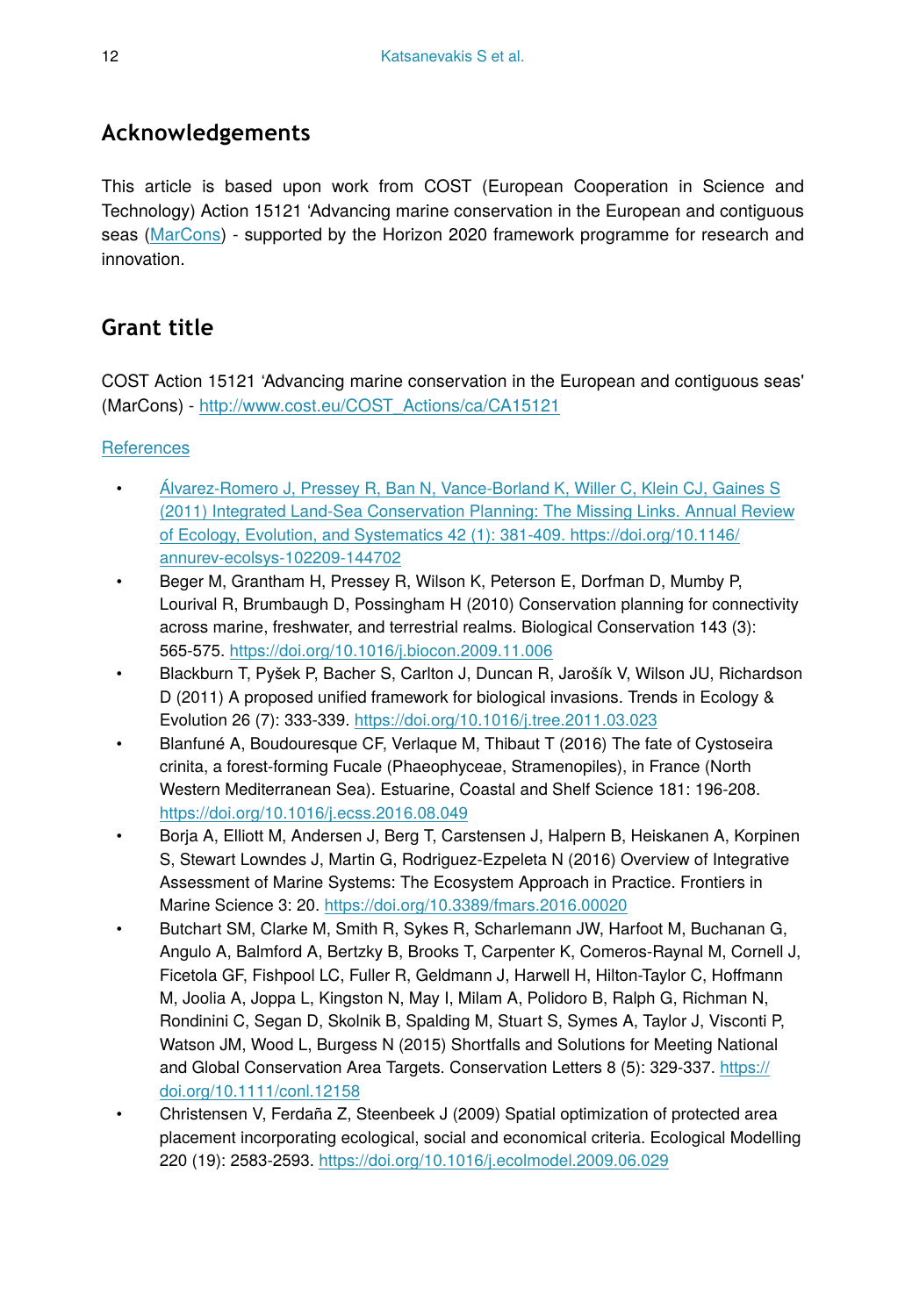- Christensen V, Coll M, Steenbeek J, Buszowski J, Chagaris D, Walters C (2014) Representing Variable Habitat Quality in a Spatial Food Web Model. Ecosystems 17 (8): 1397‑1412.<https://doi.org/10.1007/s10021-014-9803-3>
- Cinner J, Wamukota A, Randriamahazo H, Rabearisoa A (2009) Toward institutions for community-based management of inshore marine resources in the Western Indian Ocean. Marine Policy 33 (3): 489‑496.<https://doi.org/10.1016/j.marpol.2008.11.001>
- Coll M, Piroddi C, Albouy C, Rais Lasram FB, Cheung WL, Christensen V, Karpouzi V, Guilhaumon F, Mouillot D, Paleczny M, Palomares ML, Steenbeek J, Trujillo P, Watson R, Pauly D (2012) The Mediterranean Sea under siege: spatial overlap between marine biodiversity, cumulative threats and marine reserves. Global Ecology and Biogeography 21 (4): 465‑480. <https://doi.org/10.1111/j.1466-8238.2011.00697.x>
- Douvere F (2008) The importance of marine spatial planning in advancing ecosystembased sea use management. Marine Policy 32 (5): 762‑771. [https://doi.org/10.1016/](https://doi.org/10.1016/j.marpol.2008.03.021) [j.marpol.2008.03.021](https://doi.org/10.1016/j.marpol.2008.03.021)
- Edelist D, Rilov G, Golani D, Carlton J, Spanier E (2013) Restructuring the Sea: profound shifts in the world's most invaded marine ecosystem. Diversity and Distributions 19 (1): 69‑77. <https://doi.org/10.1111/ddi.12002>
- Edgar GJ, Stuart-Smith RD, Willis TJ, Kininmonth S, Baker SC, Banks S, Barrett NS, Becerro MA, Bernard ATF, Berkhout J, Buxton CD, Campbell SJ, Cooper AT, Davey M, Edgar SC, Försterra G, Galván DE, Irigoyen AJ, Kushner DJ, Moura R, Parnell PE, Shears NT, Soler G, Strain EMA, Thomson RJ (2014) Global conservation outcomes depend on marine protected areas with five key features. Nature 506 (7487): 216‑20. <https://doi.org/10.1038/nature13022>
- Gell F, Roberts C (2003) Benefits beyond boundaries: the fishery effects of marine reserves. Trends in Ecology & Evolution 18 (9): 448‑455. [https://doi.org/10.1016/](https://doi.org/10.1016/s0169-5347(03)00189-7) [s0169-5347\(03\)00189-7](https://doi.org/10.1016/s0169-5347(03)00189-7)
- Giakoumi S, Brown C, Katsanevakis S, Saunders M, Possingham H (2015) Using threat maps for cost-effective prioritization of actions to conserve coastal habitats. Marine Policy 61: 95‑102.<https://doi.org/10.1016/j.marpol.2015.07.004>
- Giakoumi S, Participants W, Mazor T, Fraschetti S, Kark S, Portman M, Coll M, Steenbeek J, Possingham H (2012) Advancing marine conservation planning in the Mediterranean Sea. Reviews in Fish Biology and Fisheries 22 (4): 943-949. [https://](https://doi.org/10.1007/s11160-012-9272-8) [doi.org/10.1007/s11160-012-9272-8](https://doi.org/10.1007/s11160-012-9272-8)
- Giakoumi S, Guilhaumon F, Kark S, Terlizzi A, Claudet J, Felline S, Cerrano C, Coll M, Danovaro R, Fraschetti S, Koutsoubas D, Ledoux J, Mazor T, Mérigot B, Micheli F, Katsanevakis S (2016) Space invaders; biological invasions in marine conservation planning. Diversity and Distributions 22 (12): 1220-1231. [https://doi.org/10.1111/](https://doi.org/10.1111/ddi.12491) [ddi.12491](https://doi.org/10.1111/ddi.12491)
- Giakoumi S, Halpern B, Michel L, Gobert S, Sini M, Boudouresque C, Gambi M, Katsanevakis S, Lejeune P, Montefalcone M, Pergent G, Pergent-Martini C, Sanchez-Jerez P, Velimirov B, Vizzini S, Abadie A, Coll M, Guidetti P, Micheli F, Possingham H (2015) Towards a framework for assessment and management of cumulative human impacts on marine food webs. Conservation Biology 29 (4): 1228-1234. [https://](https://doi.org/10.1111/cobi.12468) [doi.org/10.1111/cobi.12468](https://doi.org/10.1111/cobi.12468)
- Gunderson L, Holling CS (Eds) (2002) Panarchy: Understanding transformations in human and natural systems. Island Press, Washington, 507 pp.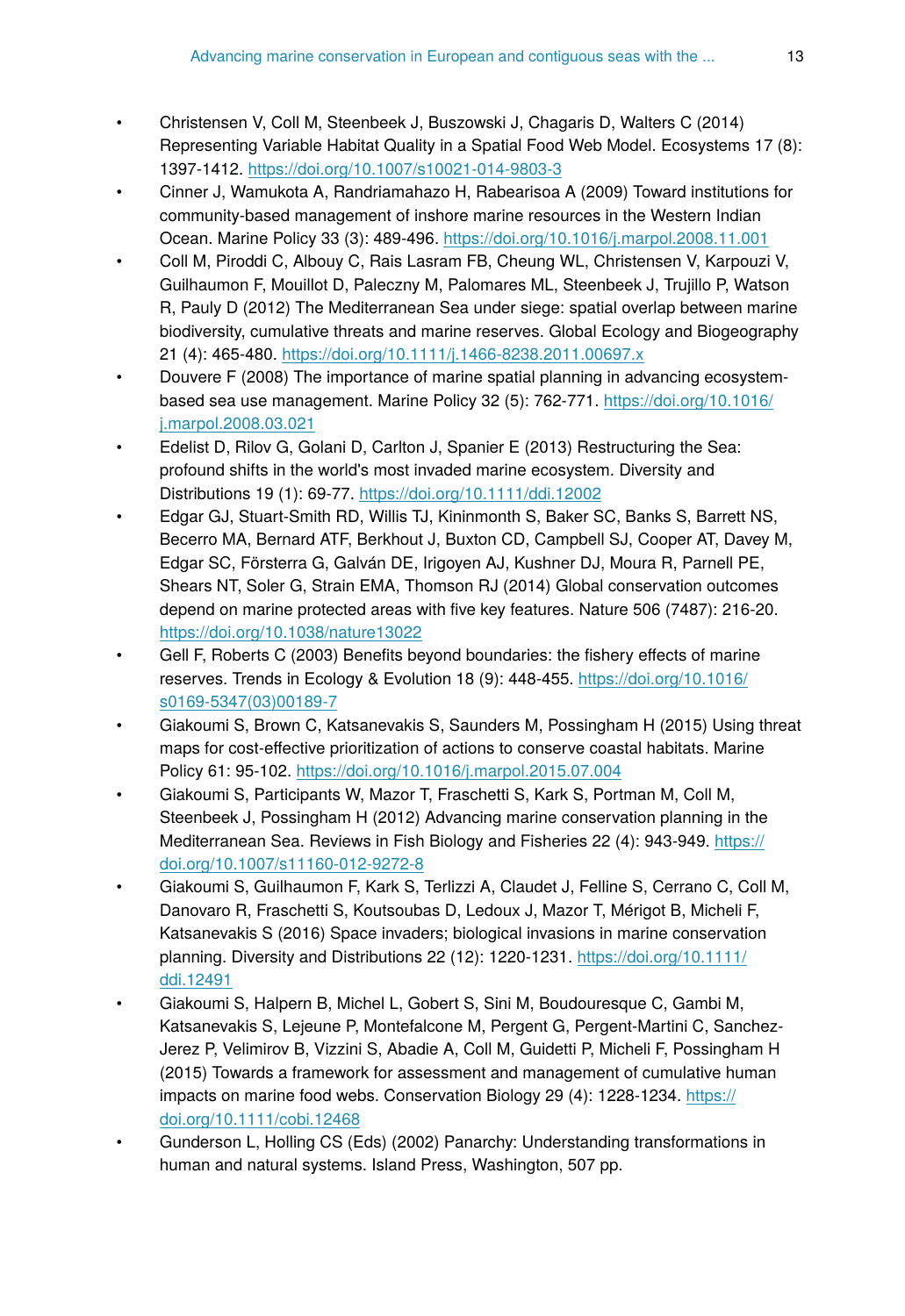- Halpern B, Frazier M, Potapenko J, Casey K, Koenig K, Longo C, Lowndes JS, Rockwood RC, Selig E, Selkoe K, Walbridge S (2015) Spatial and temporal changes in cumulative human impacts on the world's ocean. Nature Communications 6: 7615. <https://doi.org/10.1038/ncomms8615>
- Hulme P (2009) Trade, transport and trouble: managing invasive species pathways in an era of globalization. Journal of Applied Ecology 46 (1): 10-18. [https://](https://doi.org/10.1111/j.1365-2664.2008.01600.x) [doi.org/10.1111/j.1365-2664.2008.01600.x](https://doi.org/10.1111/j.1365-2664.2008.01600.x)
- Jones PJ (2014) Governing Marine Protected Areas: Resilience through diversity. Routledge, 256 pp. URL: <http://dx.doi.org/10.4324/9780203126295> [ISBN 9781844076635]<https://doi.org/10.4324/9780203126295>
- Jones PJ, Santo EMD, Qiu W, Vestergaard O (2013) Introduction: An empirical framework for deconstructing the realities of governing marine protected areas. Marine Policy 41: 1‑4. <https://doi.org/10.1016/j.marpol.2012.12.025>
- Jones PS, Lieberknecht LM, Qiu W (2016) Marine spatial planning in reality: Introduction to case studies and discussion of findings. Marine Policy 71: 256‑264. <https://doi.org/10.1016/j.marpol.2016.04.026>
- Jordà G, Marbà N, Duarte C (2012) Mediterranean seagrass vulnerable to regional climate warming. Nature Climate Change 2 (11): 821-824. [https://doi.org/10.1038/](https://doi.org/10.1038/nclimate1533) [nclimate1533](https://doi.org/10.1038/nclimate1533)
- Kark S, Brokovich E, Mazor T, Levin N (2015a) Emerging conservation challenges and prospects in an era of offshore hydrocarbon exploration and exploitation. Conservation Biology 29 (6): 1573‑1585. <https://doi.org/10.1111/cobi.12562>
- Kark S, Tulloch A, Gordon A, Mazor T, Bunnefeld N, Levin N (2015b) Cross-boundary collaboration: key to the conservation puzzle. Current Opinion in Environmental Sustainability 12: 12‑24.<https://doi.org/10.1016/j.cosust.2014.08.005>
- Katsanevakis S, Tempera F, Teixeira H (2016) Mapping the impact of alien species on marine ecosystems: the Mediterranean Sea case study. Diversity and Distributions 22 (6): 694‑707. <https://doi.org/10.1111/ddi.12429>
- Katsanevakis S, Coll M, Piroddi C, Steenbeek J, Rais Lasram FB, Zenetos A, Cardoso AC (2014a) Invading the Mediterranean Sea: biodiversity patterns shaped by human activities. Frontiers in Marine Science 1: 32. <https://doi.org/10.3389/fmars.2014.00032>
- Katsanevakis S, Wallentinus I, Zenetos A, Leppäkoski E, Çinar ME, Oztürk B, Grabowski M, Golani D, Cardoso AC (2014b) Impacts of invasive alien marine species on ecosystem services and biodiversity: a pan-European review. Aquatic Invasions 9 (4): 391‑423. <https://doi.org/10.3391/ai.2014.9.4.01>
- Katsanevakis S, Stelzenmüller V, South A, Sørensen TK, Jones PS, Kerr S, Badalamenti F, Anagnostou C, Breen P, Chust G, D'Anna G, Duijn M, Filatova T, Fiorentino F, Hulsman H, Johnson K, Karageorgis A, Kröncke I, Mirto S, Pipitone C, Portelli S, Qiu W, Reiss H, Sakellariou D, Salomidi M, Hoof Lv, Vassilopoulou V, Fernández TV, Vöge S, Weber A, Zenetos A, Hofstede Rt (2011) Ecosystem-based marine spatial management: Review of concepts, policies, tools, and critical issues. Ocean & Coastal Management 54 (11): 807‑820. [https://doi.org/10.1016/](https://doi.org/10.1016/j.ocecoaman.2011.09.002) [j.ocecoaman.2011.09.002](https://doi.org/10.1016/j.ocecoaman.2011.09.002)
- Kirkman H, Mackelworth P (2016) Defining Approaches for the Management of Large Marine Systems. In: Mackelworth P (Ed.) Marine Transboundary Conservation and Protected Areas. Routledge, London and New York, 35–50 pp. [ISBN 978-1-138-85113-9].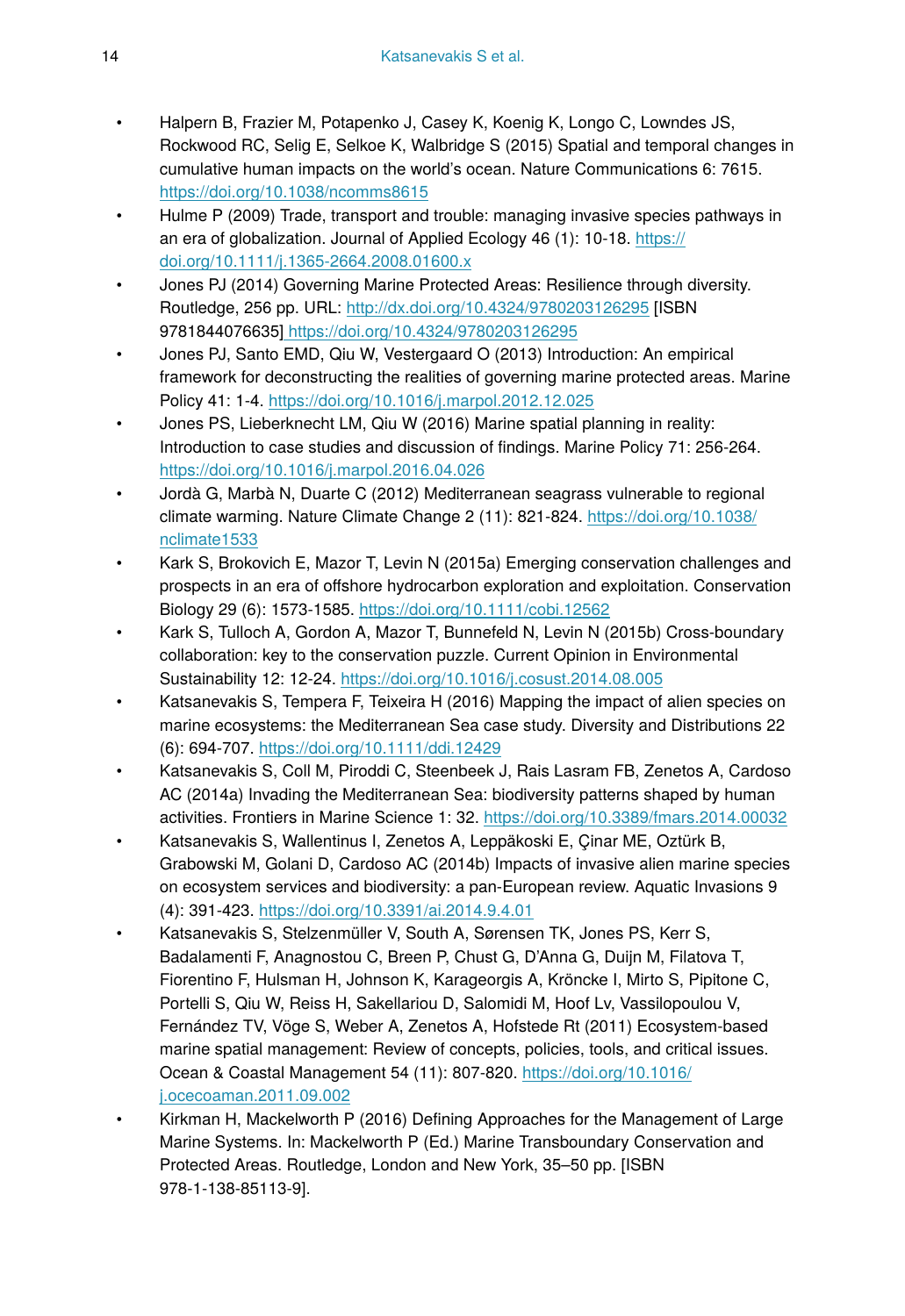- Klein C, Jupiter S, Selig E, Watts M, Halpern B, Kamal M, Roelfsema C, Possingham H (2012) Forest conservation delivers highly variable coral reef conservation outcomes. Ecological Applications 22 (4): 1246‑1256.<https://doi.org/10.1890/11-1718.1>
- Korpinen S, Andersen J (2016) A Global Review of Cumulative Pressure and Impact Assessments in Marine Environments. Frontiers in Marine Science 3: 153. [https://](https://doi.org/10.3389/fmars.2016.00153) [doi.org/10.3389/fmars.2016.00153](https://doi.org/10.3389/fmars.2016.00153)
- Korpinen S, Meski L, Andersen J, Laamanen M (2012) Human pressures and their potential impact on the Baltic Sea ecosystem. Ecological Indicators 15 (1): 105‑114. <https://doi.org/10.1016/j.ecolind.2011.09.023>
- Levine AS, Richmond L, Lopez-Carr D (2015) Marine resource management: Culture, livelihoods, and governance. Applied Geography 59: 56‑59. [https://doi.org/10.1016/](https://doi.org/10.1016/j.apgeog.2015.01.016) [j.apgeog.2015.01.016](https://doi.org/10.1016/j.apgeog.2015.01.016)
- Levin N, Tulloch AI, Gordon A, Mazor T, Bunnefeld N, Kark S (2013) Incorporating Socioeconomic and Political Drivers of International Collaboration into Marine Conservation Planning. BioScience 63 (7): 547‑563. [https://doi.org/10.1525/](https://doi.org/10.1525/bio.2013.63.7.8) [bio.2013.63.7.8](https://doi.org/10.1525/bio.2013.63.7.8)
- Mackelworth P (2012) Peace parks and transboundary initiatives: implications for marine conservation and spatial planning. Conservation Letters 5 (2): 90-98. [https://](https://doi.org/10.1111/j.1755-263x.2012.00223.x) [doi.org/10.1111/j.1755-263x.2012.00223.x](https://doi.org/10.1111/j.1755-263x.2012.00223.x)
- Mackelworth P (2016) Introduction to Marine Transboundary Conservation and Protected Areas. In: Mackelworth P (Ed.) Marine Transboundary Conservation and Protected Areas. Routledge, London and New York, 1–14 pp. [ISBN 978-1-138-85113-9].
- Marbà N, Jordà G, Agustí S, Girard C, Duarte C (2015) Footprints of climate change on Mediterranean Sea biota. Frontiers in Marine Science 2: 56. [https://doi.org/10.3389/](https://doi.org/10.3389/fmars.2015.00056) [fmars.2015.00056](https://doi.org/10.3389/fmars.2015.00056)
- Mateos-Molina D, Palma M, Ruiz-Valentín I, Panagos P, García-Charton JA, Ponti M (2015) Assessing consequences of land cover changes on sediment deliveries to coastal waters at regional level over the last two decades in the northwestern Mediterranean Sea. Ocean & Coastal Management 116: 435-442. [https://](https://doi.org/10.1016/j.ocecoaman.2015.09.003) [doi.org/10.1016/j.ocecoaman.2015.09.003](https://doi.org/10.1016/j.ocecoaman.2015.09.003)
- Mee L, Jefferson R, Laffoley D, Elliott M (2008) How good is good? Human values and Europe's proposed Marine Strategy Directive. Marine Pollution Bulletin 56 (2): 187‑204. <https://doi.org/10.1016/j.marpolbul.2007.09.038>
- Metcalfe K, Vaz S, Engelhard G, Villanueva MC, Smith R, Mackinson S (2015) Evaluating conservation and fisheries management strategies by linking spatial prioritization software and ecosystem and fisheries modelling tools. Journal of Applied Ecology 52 (3): 665‑674.<https://doi.org/10.1111/1365-2664.12404>
- Micheli F, Halpern B, Walbridge S, Ciriaco S, Ferretti F, Fraschetti S, Lewison R, Nykjaer L, Rosenberg A (2013) Cumulative Human Impacts on Mediterranean and Black Sea Marine Ecosystems: Assessing Current Pressures and Opportunities. PLoS ONE 8 (12): e79889. <https://doi.org/10.1371/journal.pone.0079889>
- O'Higgins T, Cooper P, Roth E, Newton A, Farmer A, Goulding I, Tett P (2014) Temporal constraints on ecosystem management: definitions and examples from Europe's regional seas. Ecology and Society 19 (4): 46.<https://doi.org/10.5751/es-06507-190446>